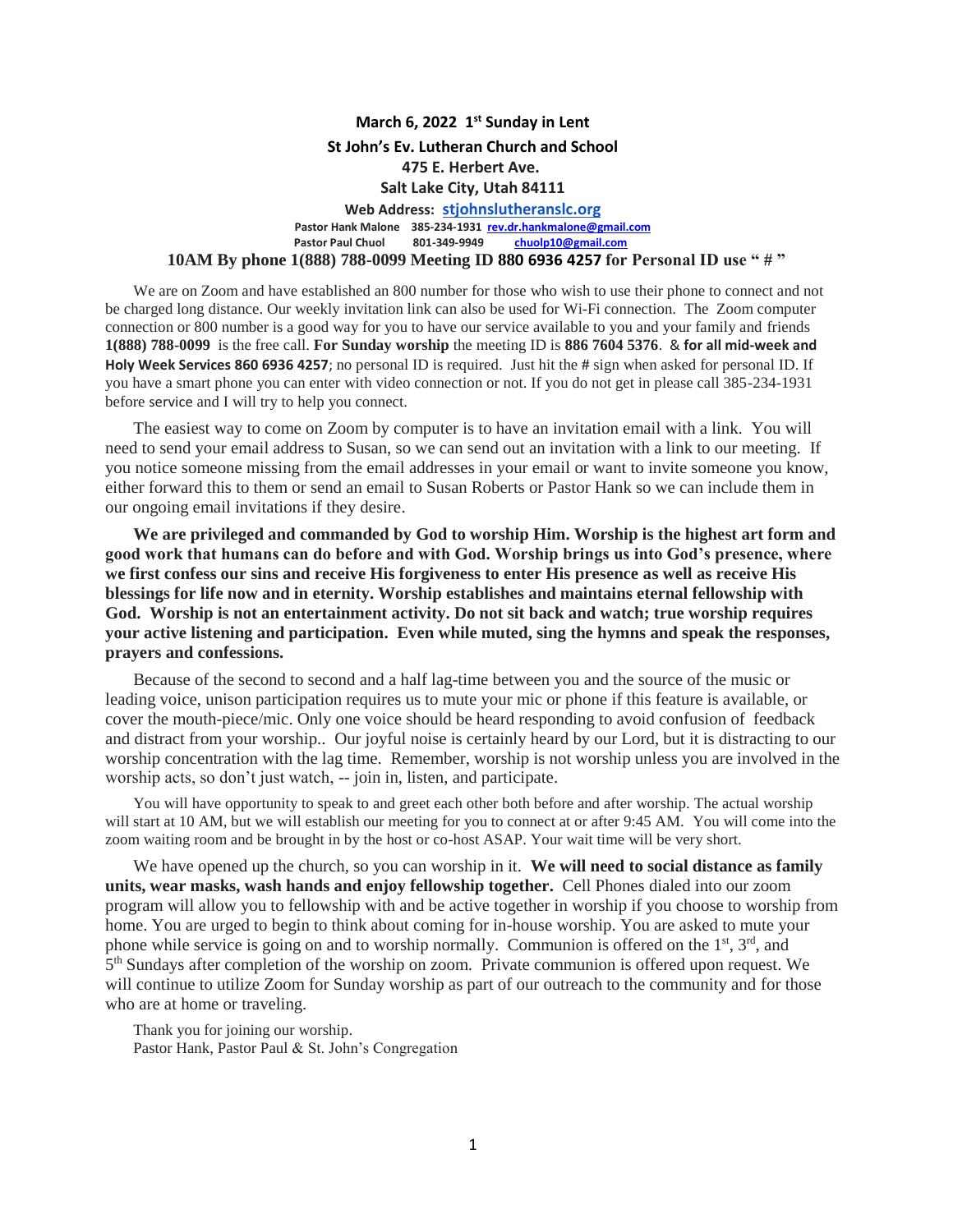# **St. John's Lutheran Church & CCDC**

#### **March 6, 2022, 1 st Sunday in Lent**

#### **10 AM By phone 1(888) 788-0099 Meeting ID 886 7604 5376 for Personal ID use " # " If you have problems getting on, please call Susan Roberts at 801-359-3386 before 10 AM Divine Service Setting 1**

#### **GREETINGS:**

- *P: We worship in the name of the Father and of the (+) Son and of the Holy Spirit.*
- **C: Amen**
- *P: When he calls to me, I will answer him; I will be with him in trouble;*
- **C: I will rescue him and honor him.**
- *P: with long life I will satisfy him*
- **C: and show him My salvation**

#### **Opening Hymn LSB 908 "Lord, Open Now My Heart to Hear"**

- 1. Lord, open now my heart to hear, And through Your Word to me draw near; Let me Your Word e'er pure retain; Let me Your child and heir remain.
- 2. Your Word inspires my heart within; Your Word grants healing from my sin; Your Word has pow'r to guide and bless; Your Word brings peace and happiness.
- 3. To God the Father, God the Son, And God the Spirit, Three in One, Shall glory, praise, and honor be Now and through-out eternity.

#### **CONFESSION OF SINS:**

- *P: If we say we have no sin, we deceive ourselves, and the truth is not in us.*
- **C: but if we confess our sins, God, Who is faithful and just, will forgive our sins and cleanse us from all unrighteousness.**
- *P: Let us then, confess our sins to God our Father.*
- **C: Most merciful God, we confess that we are by nature sinful and unclean. We have sinned against You in thought, word, and deed, by what we have done and by what we have left undone. We have not loved You with our whole heart; we have not loved our neighbors as ourselves. We justly deserve Your present and eternal punishment. For the sake of Your Son, Jesus Christ, have mercy on us. Forgive us, renew us, and lead us, so that we may delight in Your will and walk in Your ways to the glory of Your holy Name. Amen.**
- *P: Almighty God in His mercy has given His Son to die for you and for His sake, forgives you all your sins. As a called and ordained servant of Christ, and by His authority, I therefore forgive you all your sins in the Name of the Father and of the (+) Son and of the Holy Spirit.*
- **C: Amen!**

#### **INTROIT** (Ps.91:9-13; Antiphon Ps. 91:15-16 )

- *P: When He calls to Me, I will answer him; I will be with him in trouble;*
- **C: I will rescue him and honor him.**
- *P: With long life I will satisfy him*
- **C: and show him My salvation.**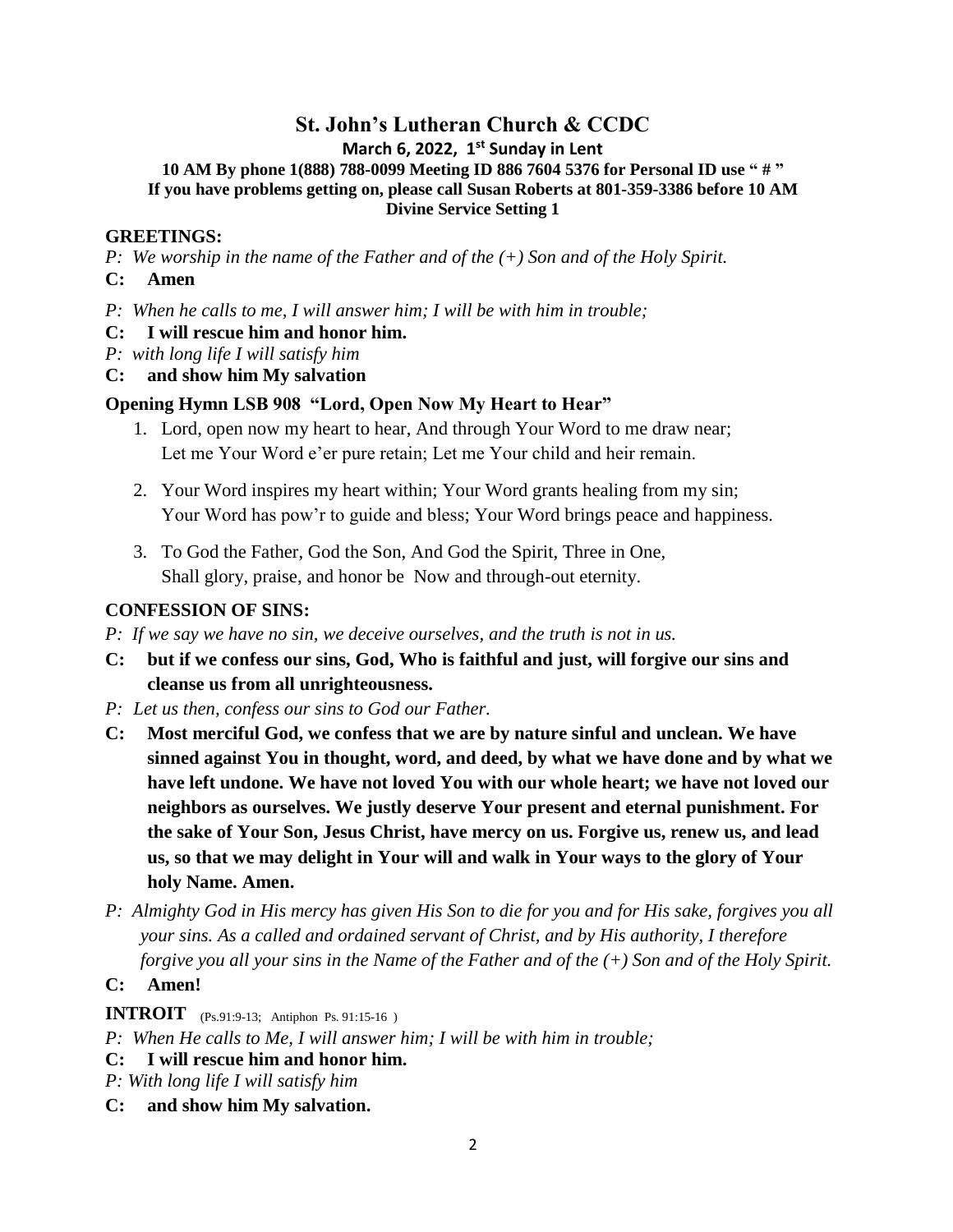*P: Because you have made the LORD your dwelling place*

#### **C: the Most High, Who is my refuge**

*P: no evil shall be allowed to befall you,*

#### **C: no plague come near your tent.**

*P: For He will command His angels concerning you*

#### **C: to guard you in all your ways.**

*P: On their hands they will bear you up,*

#### **C: lest you strike you foot against a stone.**

*P: You will tread on the lion and the adder;*

#### **C: the young lion and the serpent you will trample underfoot.**

# **All: Glory be to the Father and to the (+) Son and to the Holy Spirit; as it was in the beginning, is now, and will be forever. Amen.**

*P: When he calls to me, I will answer him; I will be with him in trouble;* 

**C: I will rescue him and honor him.**

*P: with long life I will satisfy him* 

#### **C: and show him My salvation.**

#### **KYRIE:**

*P: In peace, let us pray to the Lord.*

#### **Sing C: Lord, have mercy.**

*P: For the peace from above and for our salvation. Let us pray to the Lord.*

#### **Sing C: Lord, have mercy.**

*P: For the peace of the whole world, for the well-being of the Church of God, & the unity of all, Let us pray to the Lord.*

#### **Sing C: Lord, have mercy.**

*P: For this holy house & for all who offer here their worship & praise. Let us pray to the Lord.*

#### **Sing C: Lord, have mercy.**

*P: Help, save, comfort, and defend us, gracious Lord.*

#### **Sing C: Amen.**

# **Hymn of Praise: omitted during lent**

# **SALUTATION**

*P*: *The Lord be with you.*

#### **Sing C: And also with you.**

#### **Collect of the Day:**

*P: O Lord God, You led Your ancient people through the wilderness and brought them to the promised land. Guide the people of Your Church that following our Savior we may walk through the wilderness of this world toward the glory of the world to come; through Jesus Christ, Your Son, our Lord, Who lives and reigns with You and the Holy Spirit, one God, now and forever.*

# **Sing C: AMEN.**

#### **FIRST READING: Deut. 26:1-11**

<sup>1</sup> When you come into the land that the LORD your God is giving you for an inheritance and have taken possession of it,  $2$  you shall take some of the first of all the fruit of the ground, which you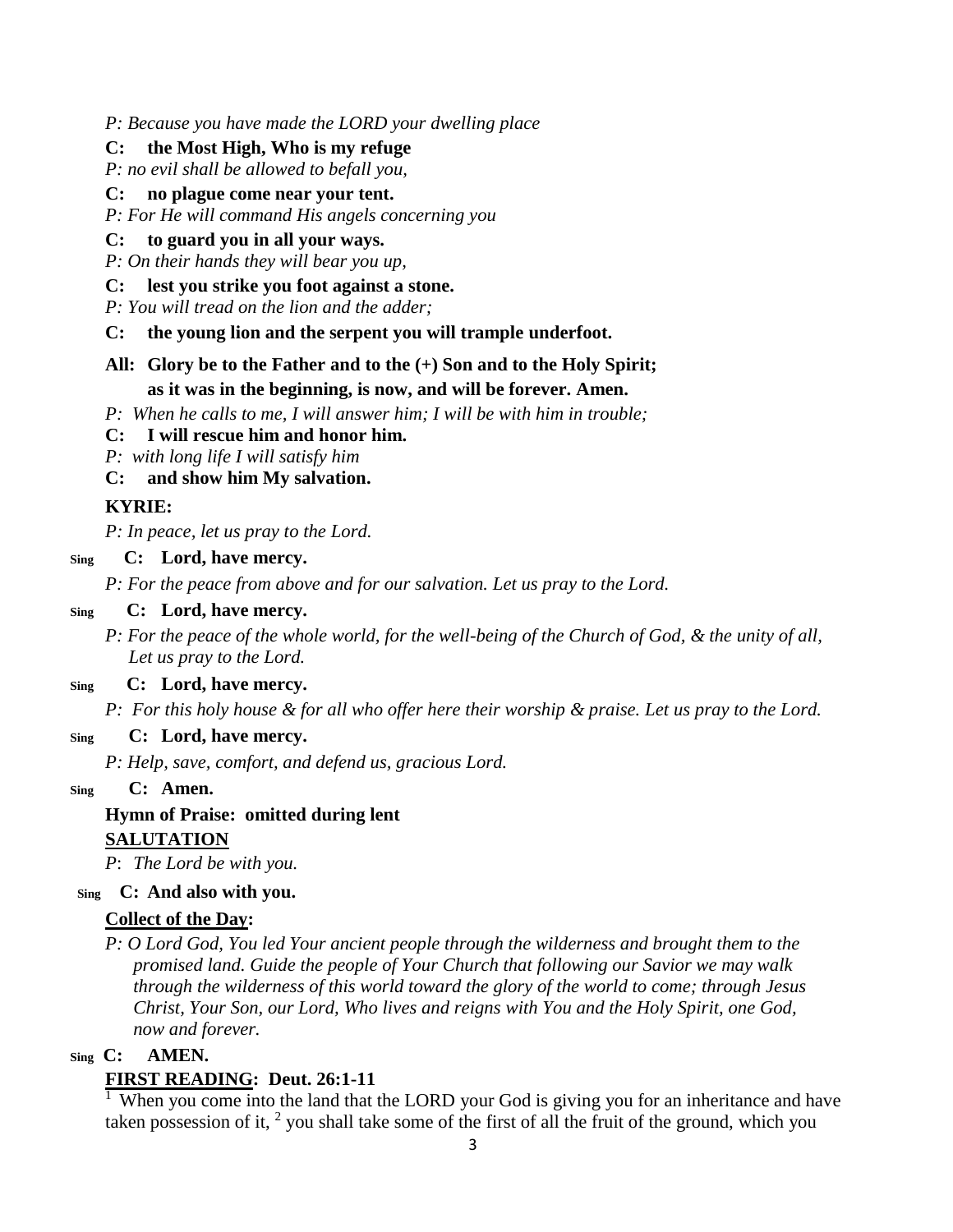harvest from your land that the LORD your God is giving you, and you shall put it in a basket, and you shall go to the place that the LORD your God will choose, to make His name to dwell there. <sup>3</sup> And you shall go to the priest who is in office at that time and say to him, 'I declare today to the LORD your God that I have come into the land that the LORD swore to our fathers to give us. <sup>4</sup> Then the priest shall take the basket from your hand and set it down before the altar of the LORD your God.<sup>5</sup> And you shall make response before the LORD your God. 'A wandering Aramean was my father. And he went down into Egypt and sojourned there, few in number, and there he became a nation, great, mighty, and populous. <sup>6</sup> And the Egyptians treated us harshly and humiliated us and laid on us hard labor.<sup>7</sup> Then we cried to the LORD, the God of our fathers, and the LORD heard our voice and saw our affliction, our toil, and our oppression. <sup>8</sup> And the LORD brought us out of Egypt with a mighty hand and an outstretched arm, with great deeds of terror, with signs and wonders. <sup>9</sup> And He brought us into this place and gave us this land, a land flowing with milk and honey. <sup>10</sup> And behold, now I bring the first of the fruit of the ground, which you, LORD, have given me. And you shall set it down before the LORD your God and worship before the LORD your God. <sup>11</sup> And you shall rejoice in all the good that the LORD your God has given to you and to your house, you, and the Levite, and the sojourner who is among you.

*P: This is the Word of the Lord!*

# **C: Thanks be to God!**

# **GRADUAL:** (Ps. 117:1-2a, 96:8)

*P: O come, let us fix our eyes on Jesus,* 

- **C: the founder and perfecter of our faith,**
- *P: Who for the joy that was set before Him endured the cross, despising the shame,*

**C: and is seated at the right hand of the throne of God.**

# **EPISTLE READING: Romans 10:8b-13**

...the word is near you, in your mouth and in your heart (that is, the word of faith that we proclaim)<sup>9</sup> because, if you confess with your mouth that Jesus is Lord and believe in your heart that God raised Him from the dead, you will be saved. <sup>10</sup> For with the heart one believes and is justified, and with the mouth one confesses and is saved. <sup>11</sup> For the Scripture says, "Everyone who believes in Him will not be put to shame." <sup>12</sup> For there is no distinction between Jew and Greek; for the same Lord is Lord of all, bestowing His riches on all who call on Him. <sup>13</sup> For everyone who calls on the name of the Lord will be saved.

*P: This is the Word of the Lord.*

# **C: Thanks be to God.**

# **VERSE:** *(Eph. 6:11)*

*P: Put on the whole armor of God, that you may be able to stand against the schemes of the devil.* **C: that you may be able to stand against the schemes of the devil.** 

# **GOSPEL LESSON**: **Luke 4:1-13**

*P: The Holy Gospel according to St. Luke the 9 th chapter.*

# **Sing C: Glory to You, O Lord.**

 $1$  And Jesus, full of the Holy Spirit, returned from the Jordan and was led by the Spirit in the wilderness for forty days, being tempted by the devil. And He ate nothing during those days. And when they were ended, He was hungry.<sup>3</sup> The devil said to Him, "If you are the Son of God,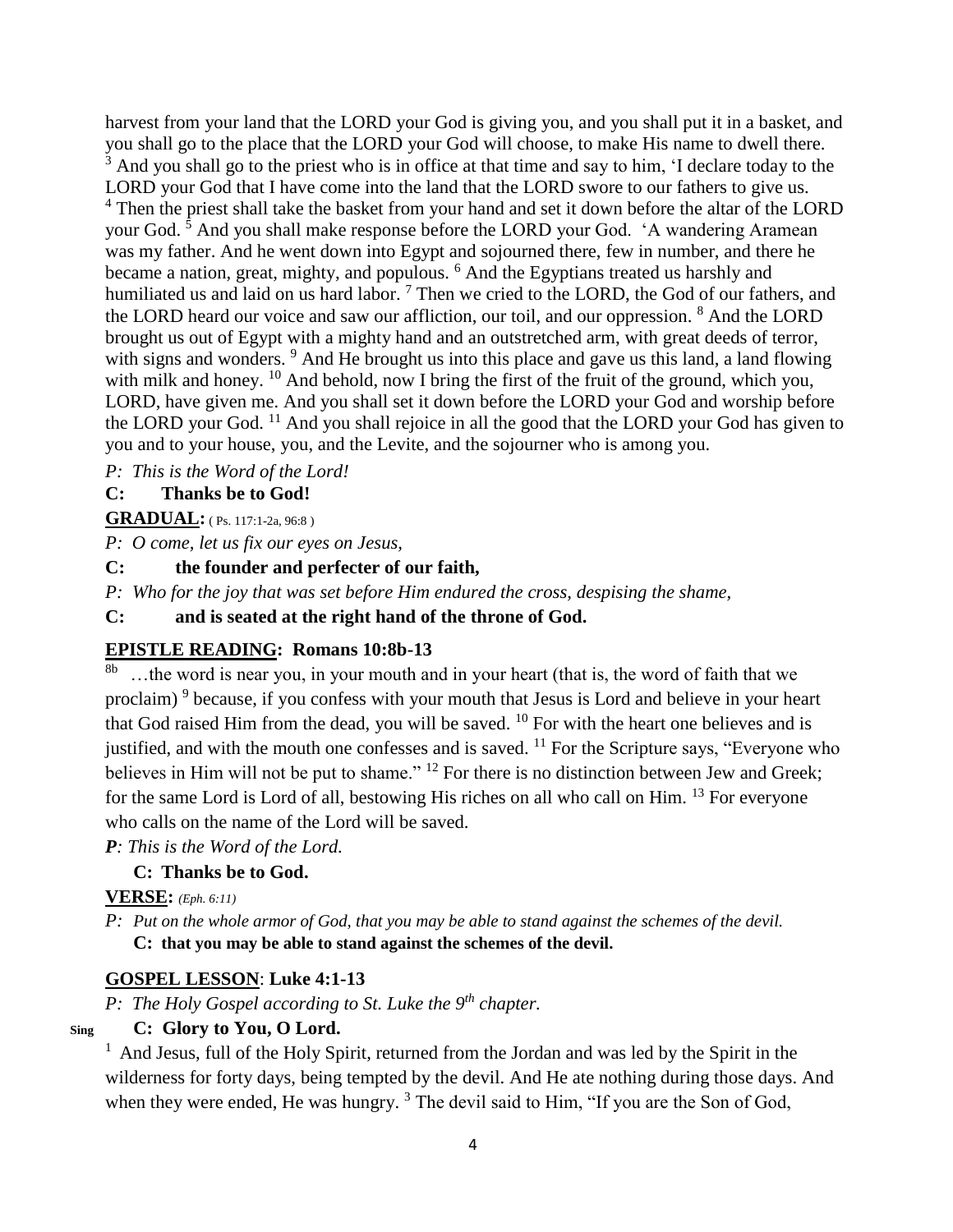command this stone to become bread. <sup>4</sup> And Jesus answered him, "It is written, Man shall not live by bread alone.<sup>5</sup> And the devil took Him up and showed Him all the kingdoms of the world in a moment of time, and said to Him, "To You I will give all this authority and their glory, for it has been delivered to me, and I give it to whom I will.  $<sup>7</sup>$  If you then will worship me, it will all be</sup> Yours." And Jesus answered him, it is written, "You shall worship the Lord your God, and Him only shall you serve."<sup>9</sup> And he took Him to Jerusalem and set Him on the pinnacle of the temple and said to Him, "If You are the Son of God, throw Yourself down from here, <sup>10</sup> for it is written, "He will command His angels concerning, You to guard you,  $11$  and "On their hands they will bear You up, lest You strike Your foot against a stone." <sup>12</sup> And Jesus answered him, "It is said, "You shall not put the Lord your God to the test."

*P: This is the Gospel of the Lord.*

#### **Sing C: Praise to You, O Christ.**

#### **SERMON HYMN: Hymn 563 "Jesus, Thy Blood and Righteousness"**

- 1. Jesus, Thy blood and righteousness My beauty are, my glorious dress; Midst flaming worlds, in these arrayed, with Joy shall I lift up my head.
- 2. Behold shall I stand in that great day, Cleansed and redeemed no debt to pay; Fully absolved through these I am From sin and fear from guilt and shame.
- 3. Lord, I believe Thy precious blood, Which at the mercy seat of God Pleads for the captives' liberty, Was also shed in love for me.
- 6. Jesus, be endless praise to Thee, Whose boundless mercy hath for me, For me, and all Thy hands have made, An everlasting ransom paid.

#### **SERMON TITLE: "Lead us not into Temptation"**

#### *Sing* **OFFERTORY:**

**All**: What shall I render to the Lord for all His benefits to me? I will offer the sacrifice of thanksgiving and will call on the Name of the Lord. I will take the cup of salvation, and will call on the Name of the Lord. I will pay my vows to the Lord now in the presence of all His people, In the courts of the Lord's house, in the midst of you, O Jerusalem.

**OFFERING:** (As you are privileged, do contribute to our Lord's ministry by sending your offering in support of God's ministry at St. John's Lutheran Church, 475 East Herbert Ave., Salt Lake City, UT 84111) *In the House of the Lord, the Offering is taken for the partnership with God in His ministry in our community and through this congregation. To participate, you are encouraged to send it to the address above or use the PayPal app on our website.* **stjohnslutheranslc.org**

#### **Offering Hymn LSB 783 "Take My Life and Let It Be"**

- 1. Take my life and let it be Consecrated Lord, to Thee Take my moments and my days, Let them flow in ceaseless praise.
- 4. Take my silver and my gold, Not a mite would I with hold; Take my intellect and use Ev'ry pow'r as Thou shalt choose.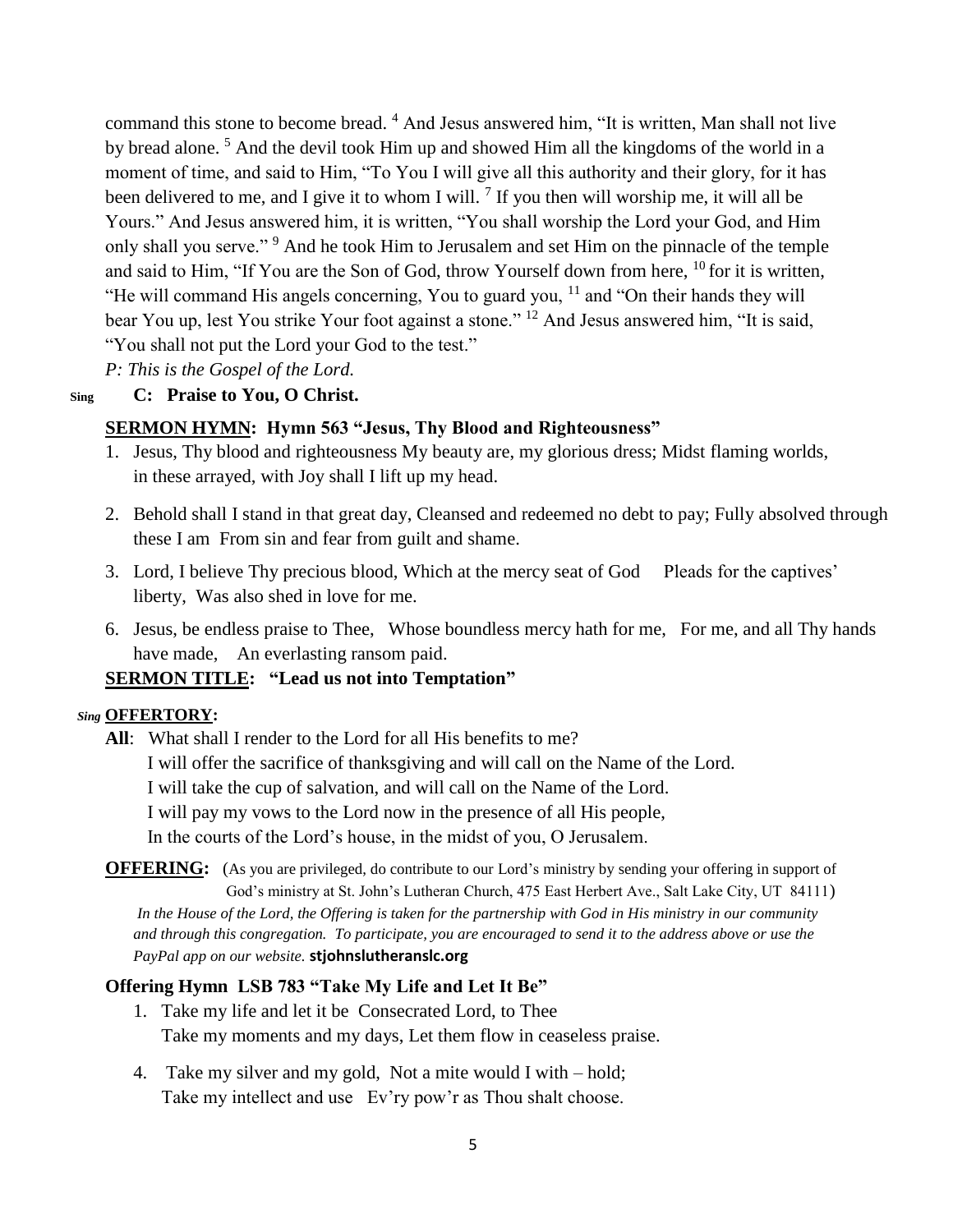- 5. Take my will and make it Thine; It shall be no longer mine; Take my heart, it is Thine own, It shall be Thy royal throne.
- 6. Take my love, my Lord, I pour At Thy feet its treasure store; Take myself, and I will be Ever, only, all for Thee.

**Nicene Creed** *(the confession of Christ's Universal Christian Church)*

- *P: Let us now confess our faith in the words of the Nicene Creed.*
- **C: I believe in God, the Father Almighty, Maker of heaven and earth and of all things visible and invisible.**

**And in one Lord Jesus Christ, the only -begotten Son of God, begotten of His Father before all worlds, God of God, Light of Light, very God of very God, begotten, not made, being of one substance with the Father, by Whom all things were made; Who for us men and for our salvation came down from heaven and was incarnate by the Holy Spirit of the virgin Mary and was made man; and was crucified also for us under Pontius Pilate. He suffered and was buried. And the third day He rose again according to the Scriptures and ascended into heaven, and sits at the right hand of the Father. And He will come again with glory to judge both the living and the dead, whose kingdom will have no end.**

**And I believe in the Holy Spirit, the Lord and giver of life, Who proceeds from the Father and the Son, Who with the Father and the Son together is worshiped and glorified, Who spoke by the prophets. And I believe in one holy Christian and apostolic Church, I acknowledge one Baptism for the remission of sins, and I look for the resurrection of the dead and the life (+) of the world to come. Amen.**

# **Prayer Hymn: LSB 771 "Be Still, My Soul, before the Lord"**

- 1. Be still, my soul, before the Lord, For God is always near. Before your mind is moved to pray, God listens and will hear.
- 2. You need not multiply your words Nor pray with practiced art. Beyond all speech, God understands The hunger of your heart.
- 3. Wait, then in quiet confidence, Your anxious thoughts at rest. God knows your needs before you ask And works for what is best.
- 4. Be still, my soul, before the Lord; On God in patience wait. God's love, unseen, surrounds your life; God's help will not be late.

# **PRAYER OF THE CHURCH:**

*(after each petition ending in Lord in your mercy-- the congregational response is)* **C: Hear our prayer.** 

**P**: *Almighty God and gracious Father We pray for our members and friends for Robert Schiavo, Sharyn Oliver, Louise Merritt, Bob Malinsky, Dorothy Erickson, Joan Schrank, Lola Stopper, Irma Keil, Irmgard Ristau, Maurine Rathje, Lisa Polster, Barbara Clark, Colleen & Ray Johnson,* Mrs. Son Cha Dejong, Vera Kerr. Pastor Merlyn Wagner, and Pastor Robert Bennett and family on the passing of Bobbie Bennett.

#### **C: Hear our prayer.**

P: *and teach us to pray;*

# **LORD'S PRAYER:**

**Our Father Who art in heaven, hallowed be Thy name, Thy kingdom come,**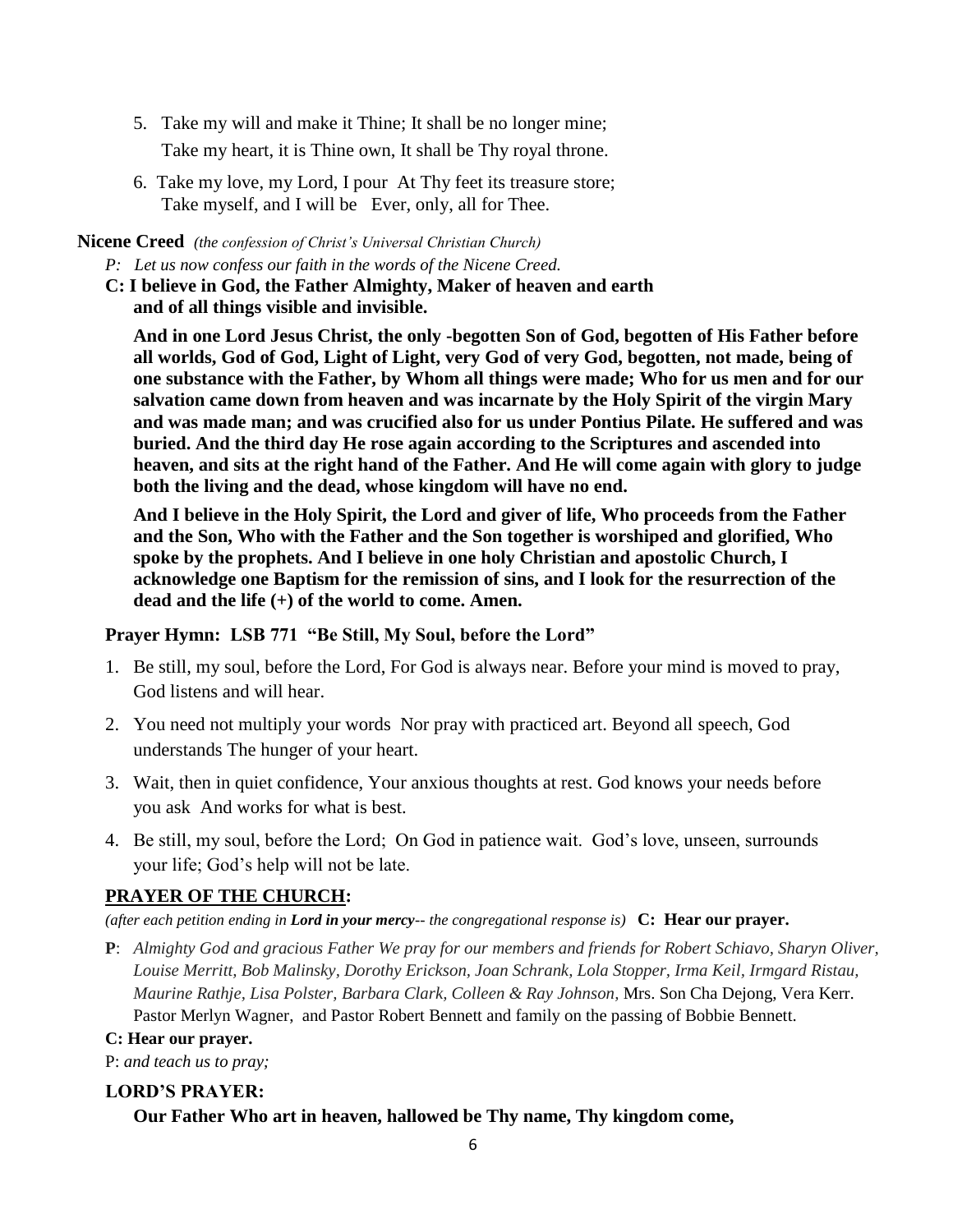**Thy will be done on earth as it is in heaven; give us this day our daily bread; and forgive us our trespasses as we forgive those who trespass against us; and lead us not into temptation, but deliver us from evil. For Thine is the kingdom and the power and the glory forever and ever. Amen.**

### **BENEDICTION**

*P: The Lord bless you and keep you. The Lord make His face shine on you and be gracious to you. The Lord look upon you with favor and (+) give you peace.*

#### **C: AMEN.**

#### **Closing Hymn LSB 809 "Great Is Thy Faithfulness"**

# *Refrain:* **Great is Thy faithfulness! Great is Thy Faithfulness! Morning by morning new mercies I see; All I have needed Thy hand hath provided; Great is Thy faithfulness, Lord, unto me!**

- 1. Great is Thy faithfulness, O God my Father; There is no shadow or turning with Thee. Thou changest not: Thy compassions, they fail not; As thou has been, Thou forever wilt be. *(refrain)*
- 2. Summer and winter and springtime and harvest, Sun, moon, and stars in their courses above, Join with all nature in manifold witness To Thy great faithfulness, mercy, and love. *(refrain)*
- 3. Pardon for sin and a peace that endureth, Thine own dear presence to cheer and to guide; Strength for today and bright hope for tomorrow, Blessings all mine, with ten thousand beside! *(refrain)*

#### **ANNOUNCEMENTS:**

- 1. Please keep in your prayers: Robert Schiavo, Sharyn Oliver, Louise Merritt, Bob Malinsky, Dorothy Erickson, Joan Schrank, Lola Stopper, Irma Keil, Irmgard Ristau, , Maurine Rathje, Lisa Polster and Ver Kerr. Barbara Clark, Colleen & Ray Johnson, Mrs. Kathleen Switzer, Lisa Nelson and Margo Henderson. Curt Johnson is recovering from a stroke. Mrs. Son Cha Dejong in physical therapy after Covid. Pastor Wagner. Pastor Robert Bennet and family as they grieve the loss of Bobbie Bennet, wife & mother.
- 2. Wednesday mid-week worship has begun. 7 PM at the church and on Zoom. I encourage you to set time for this worship hour in your life. The words of Christ from the cross will be our sermon focus.
- 3. Wednesday Bible Study is at 10 AM on zoom . Request a link from Susan. All are invited. We are studying of the patriarchs using Luther's Works as our guide. Join our little group.
- 4. The church is open for in sanctuary worship. **Please social distance and wear masks to protect yourself** from the variants of Covid 19. Use the front door for your entrance. Communion service after the main Sunday service on  $1^{st}$ ,  $3^{rd}$ ,  $\&$  5<sup>th</sup> of the month. We do want you to work back to the new normal.
- 5. Our Mission in Akobo South Sudan needs our prayers for their people and Pastor Stevens and others who are sharing the Gospel and economic support. Poor economic / food shortages due to war and pandemic along with a rainy season that is on again off again is an extreme challenge to our ministry there.
- 6. Please remember that your gifts and offerings to St. John's needs to be consistently maintained and if possible increased.
- 7. Pray for the Americans and their allies left behind enemy lines, and pray for our enemies that their hearts be changed and they come to the knowledge of the Truth of Jesus as Savior, even for them.